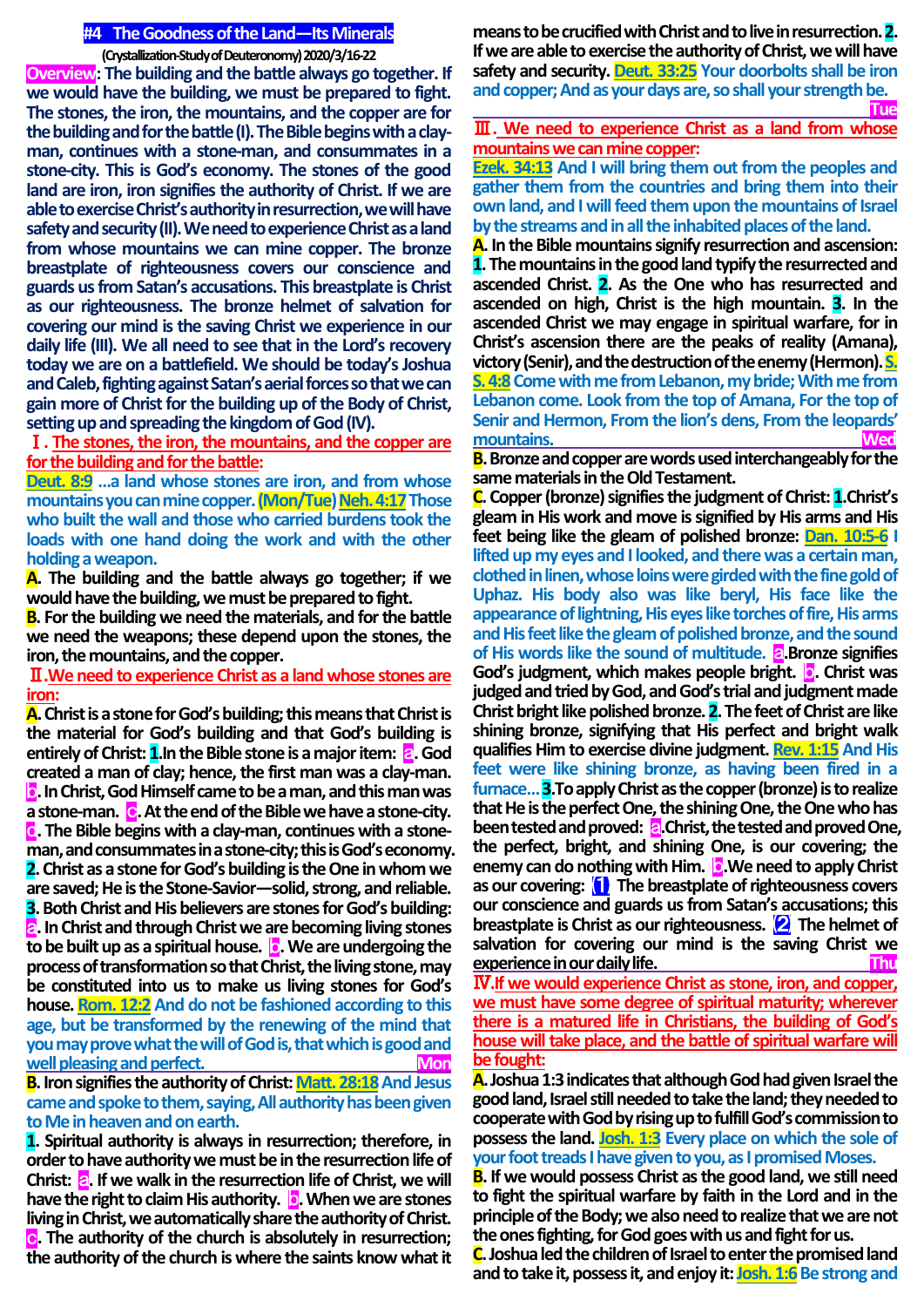**take courage, for you will cause this people to inherit the land which I swore to their fathers to give to them. 1. Joshua was to be occupied with God's word and let the word occupy him. Josh. 1:8 This book of the law shall not depart from your mouth, but you shall muse upon it day and night so that you may be certain to do according to all that is written in it. For then you will make your way prosperous and then you will have success. 2.The response of Israel to Joshua implied their willingness, their readiness, and their being in one accord not only with Joshua but also with Jehovah their God, as expressed by their blessing Joshua in the name of their God. 3. Israel had become a corporate Joshua, chosen, called, redeemed, saved, trained, prepared, and qualified by God, ready to go on with God as one to take the land of Canaan. 4. To gain the all-inclusive Christ, we need to be today's Joshua, fighting the battle, taking the land, and enjoying Christ as our inheritance.**

**D. The children of Israel were buried in the death of Christ, and then they were resurrected in the resurrection of Christ. 1. In their old man they could not gain the victory; their old man had to be buried so that they could become a new man. 2. We need to realize that our old man, our natural man, is not qualified to fight the spiritual warfare for gaining the allinclusive Christ.** 

**E.** In order to possess the good land, we need to deal with the **flesh, enjoy the Lord's table, enjoy the all-inclusive Christ as the produce of the good land, and see a vision of Christ as our Captain. 1. The circumcision at Gilgal signifies the application of the Lord's death to our flesh. 2. Israel's keeping the Passover typifies the believers' keeping if the Lord's table to remember the Lord as their Redeemer and Savior. 3. The produce of the good land typifies Christ as the consummated**  God-given food to the believers, requiring their labor on Him. **4. Joshua saw a vision in which Christ was unveiled as the Captain of Jehovah's army; whereas Joshua was the visible captain, Christ was the invisible Captain of God's army. Josh. 5:13-14 Now once, when Joshua was by Jericho, he lifted up his eyes and looked; and behold, there was a man standing opposite him, and His sword was drawn in His hand. And Joshua went to Him and said to Him, Are You for us or for our adversaries? And He said, Neither, but as the Captain of Jehovah's army have I now come. Then Joshua fell to the ground upon his face and worshipped. And he said to Him, What does my Lord speak to His servant?**

F**. The victory of Israel over Jericho was won not by their fighting but by their blowing the trumpets and exalting Christ by bearing the Ark, through their faith in God's word of instruction: 1.** In the spiritual warfare the first thing we should **do is exalt Christ. 2. The silence of the people signifies being one with the Lord to carry out the matter in the Lord's way without the expression of any thought, opinion, or feeling. 3. God did the fighting, and Israel shouted, proclaimed, and testified. 4. Israel marched around the city with the Ark, a type of Christ as the embodiment of the Triune God, on the shoulders of the priests; the spiritual significance of this scene is that it is a picture of the corporate God-man—God and man, man and God, walking together as one person.**

**G. The children of Israel were defeated at Ai because they were not one with God but cared only for themselves; the account of their defeat should teach us to be one with God in whatever we do. H. The children of Israel were deceived by the Gibeonites because they were like a wife who forgot her husband; that they did in Joshua 9 was exactly the same as what Eve did in Genesis 3. I. The record in Joshua 22:10-34 about the building of another altar shows us that we must** 

**avoid division and that to experience and enjoy the allinclusive Christ we must be one people, one people, one Body, one universal church. J.We cannot enjoy Christ as the good land without the Body; we must be one with the Body to fight for the land, to possess the land, and to share our portion of the land. K. "We all need to know what the recovery is, where the recovery is, and what kind of persons can take the recovery on. We all need to see that in the Lord's recovery today we are on a battlefield. We should be today's Joshua and Caleb, fighting against Satan's aerial forces so that we can gain more of Christ for the building up of the Body of Christ, setting up and spreading the kingdom of God so that Christ can come back to inherit the earth. It is not adequate for us simply to be spiritual and holy. We need to learn of Joshua and Caleb to represent God's interest in this age to fight down the enemies that Christ can be gained by people**  and that Christ can be increased by His pursuers".

## **Crucial Point**⑴**:Realize Christ's authority and submit to it and exercise deputy authority**

**OL1:The Bible begins with a clay-man, continues with a stone-man, and consummates in a stone-city; this is God's economy.**

**OL2:Christ as a stone for God's building is the One in whom we are saved; He is the Stone-Savior—solid, strong, and reliable.** 

**OL3:Both Christ and His believers are stones for God's building.OL4:We need to experience Christ as a land from whose mountains we can mine copper**. **Iron signifies the authority of Christ.**

**OL5: If we walk in the resurrection life of Christ, we will have the right to claim His authority. When we are stones living in Christ, we automatically share the authority of Christ.** 

**The Lord's building is built with stones, but we are made of clay. How could we as a piece of clay be material for the Lord's building? It is impossible. We must be transformed from clay to stone.**

**In Deuteronomy 33:25 we are told that the doorbolts of the gates are made of iron and copper. These gates are for our protection, our defense, our safeguard. If we are able to exercise the Lord's authority and the Lord's judgment, we will have the safety and security. Our doors will be bolted with the authority and judgment of the Lord. The most safe and the most secure are those believers who know something regarding the exercise of Christ's authority. They have strength because they have authority, so they have safety and security and therefore rest.**

**The building of God is always with this kind of Christians. They are not only the material for the building, not only the stones for the house, but also the house built together. With this kind of believers is the authority of God, the divine government.**

**When traffic approaches the policeman, does he need to call the mayor and ask that he do something to stop it? This is ridiculous. The policeman is authorized to do this. In exactly the same manner, there is no need for us to call to God for help. We may and we must simply take our ground and exercise our authority.…But…we cannot do this without some degree of spiritual maturity.**

**Application to young working saints/graduate students**

**Businessperson needs to understand the matter of**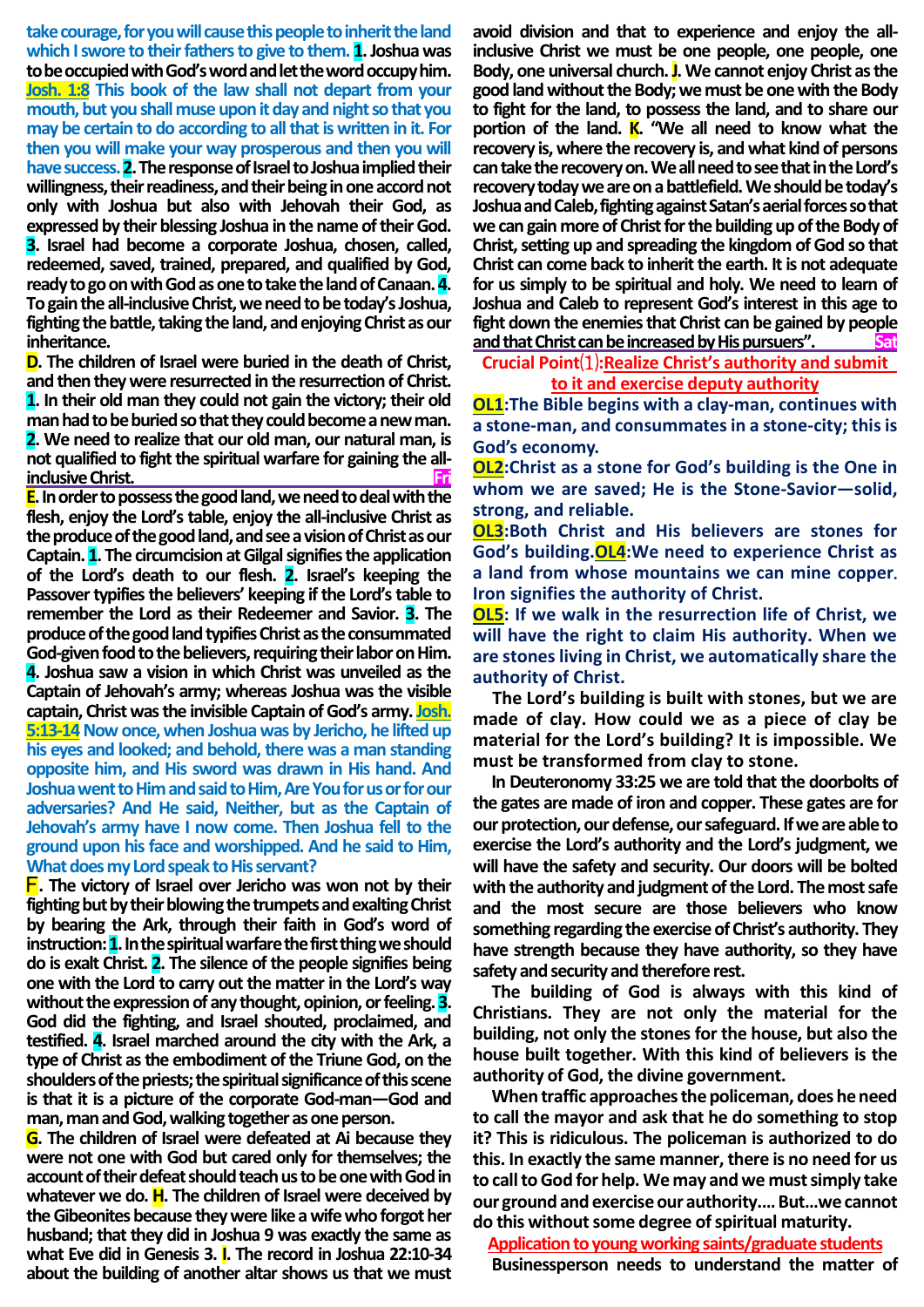**authority. For example, the present leader of nation of Japan is Prime minister Abe and he has authority as the leader of the nation. In the Bible, we are admonished to pray for the leaders of the nations. 1 Tim. 2:1 I exhort therefore, first of all, that petitions, prayers, intercessions, thanksgivings be made on behalf of all men; 2 On behalf of kings and all who are in high position, that we may lead a quiet and tranquil life in all godliness and gravity.**

**You need to pray for the leader of the nation and respect and support his decision. Since all the deputy authorities are from God. In the same way, you need to submit to your boss. Those who criticizes Prime minister Abe are those who criticizes boss at their work. Only when you submit to the authority can you have a tranquil life to live Christ.** 

**The authority to decide the direction of the project you are involved is with your boss. You can explain your idea but the decision is made by the person with authority. If you do not understand the matter of authority, you will be caught up in the meaningless fight and struggle and waste your time and energy. By your leaning to submit to the authority, your business life would be blessed. Col. 3**:**22 Slaves, obey in all things those who are your masters according to the flesh, not with eye-service as men-pleasers, but in singleness of heart fearing the Lord. 23 Whatever you do, work from the soul as to the Lord and not to men, 24 Knowing that from the Lord you will receive the inheritance as recompense. You serve the Lord Christ. 25 For he who does unrighteously will receive what he unrighteously did, and there is no respect of persons.**

**In the church life also, without your realizing and submitting to God's authority, you cannot fight against Satan with exercise of deputy authority. Realizing the authority is important in everything.** 

**Prayer**:**"Oh, Lord Jesus, let me be those who realize and submit to the authority in my business life, church life and family life. Without submitting, I end up living in chaos and rebellion. Lord Jesus, only when I submit to the authority, can I live a tranquil life of living Christ. When I submit to the boss and serve him, actually I am serving the Lord Christ. By submitting to the authority, I can exercise the deputy authority to bind Satan and solve various problems. Hallelujah! Praise the Lord. "**

## **Crucial Point**⑵**:Take up Christ as the bronze breastplate and the bronze helmet and let them cover your**

**conscience and your mind to fight in the spiritual battle 1 Sam. 17:5 And there was a bronze helmet upon his head; and he was clothed with scaled armor, and the weight of the armor was five thousand bronze shekels. OL1: Copper (bronze) signifies the judgment of Christ. OL2: Christ was judged and tried by God, and God's trial and judgment made Christ bright like polished bronze. OL3: The feet of Christ are like shining bronze, signifying that His perfect and bright walk qualifies Him to exercise divine judgment.**

**OL4: The breastplate of righteousness covers our conscience and guards us from Satan's accusations; The helmet of salvation is for covering our mind.**

**When Christ was here on earth, He passed through** 

**all kinds of tests and suffered every kind of trial. His feet are like burnished bronze, refined in the furnace. What do the feet represent? The feet represent the walk, the life on earth. The walk and life of the Lord on earth have been refined, burnished, tested, and tried by God. They have even been tested by the enemy and by humanity. By all these tests, the Lord's life and walk have been proved and come forth perfect, bright, and shining….He has been qualified to judge others.**

**How can we apply this? Sometimes… while you are serving the Lord, or perhaps while you are coming to a meeting to minister, a thought of how dirty and sinful you are enters your mind. What do you do at such an instant? Yes, you ask the Lord to cover you with His precious blood and cover your mind with Himself. …This is the helmet made of bronze. …Then in faith you exercise your spirit and say to the enemy, "Satan, I am dirty; I am sinful. But praise my Lord, He is the perfect One; He is the One who has been tested and proved, and He is my covering; He is the helmet for my head."**

**He has the ability, the strength, the qualification, the ground to withstand all attacks. Whenever the enemy meets this perfect One, he flees. Never fight the battle by yourself—this is not your business. The battle is the Lord's.**

**Application for the new ones & young people & college students Eph. 6:14 Stand therefore, …having put on the breastplate of righteousness …17 And receive the helmet of salvation….**

**FN "breastplate of righteousness": To put on the breastplate of righteousness is to cover our conscience, signified by the breast. Satan is the one who accuses us. In fighting against him we need a conscience void of offense. …To be righteous is to be right with both God and man. If we are just a little wrong with either God or man, Satan will accuse us, and there will be holes in our conscience through which all our faith and boldness will leak out. Hence, we need the covering of righteousness to protect us from the enemy's accusation.**

**FN "helmet of salvation": Receiving the helmet of salvation is for covering our mind, our mentality, against the negative thoughts shot in by the evil one. …Satan injects threats, worries, anxieties, and other weakening thoughts into our mind.**

**During the time of Apostle Paul, armors like breastplates and helmets were mostly made of bronze. Bronze signifies the judgment of God and makes man bright. The feet of Christ are like the brightly shining bronze. To apply Christ as bronze is to take up the breast plate of righteousness made of bronze that covers your conscience and the helmet of salvation made of bronze that covers your mind.**

**In your future, not only becoming an expert in a certain area in your work or school, but please become a manager who can see the overview and use many people properly. Many of Japanese people are too serious, so there are a lot of experts looking at the details in their field, but there are**